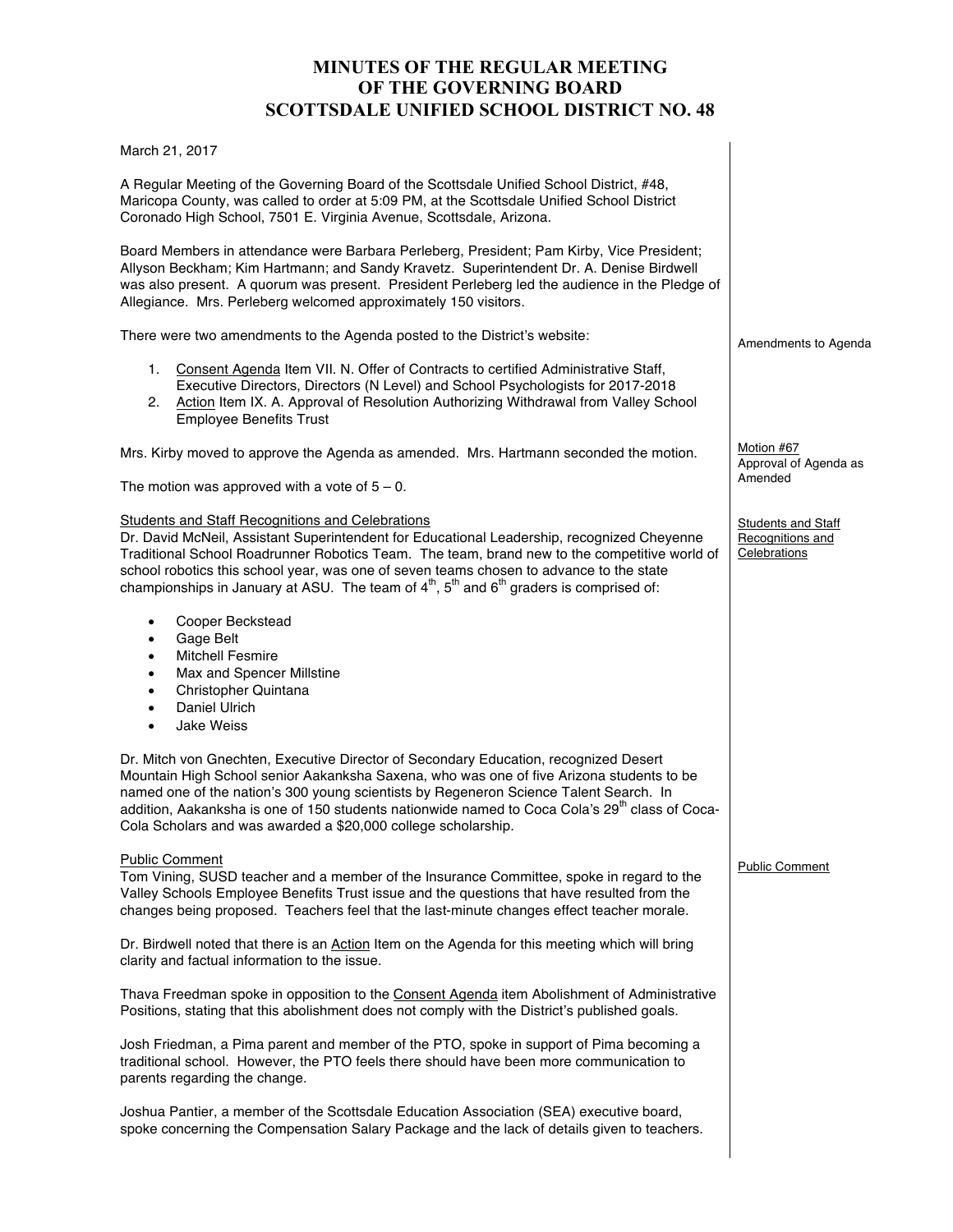Barbara Holden spoke in regard to the rebuild of Hopi Elementary School and concerns that parents have not had an opportunity for input.

Billy Aton spoke in regard to Pima Elementary School becoming a traditional school and the lack of information given to parents.

Julie Cieniawski, president of the SEA, spoke in regard to her organization's feeling that teachers are not valued. She feels that progress has been made but that the District has not made a long-term commitment to include teaching staff in its communication process.

Catherine Skinner spoke concerning the Teachers Employment Agreement and her opposition to the suspension of two portions of the agreement, stating the need to trust the process.

Andrew Barciz spoke in opposition to the relocation of his son's special education program from Navajo Elementary School to Tavan Elementary School. He feels the program should be based on where there is a need.

Jennifer Flory spoke in opposition to the elimination of the early childhood program for infants and one-year-olds, asking the Board to reconsider its decision.

Marissa Jimenez spoke in opposition to the elimination of the early childhood program for infants and one-year-olds, asking the Board to reconsider its decision.

Elizabeth Halverson spoke in opposition to the elimination of the early childhood program for infants and one-year-olds, asking the Board to reconsider its decision.

Dr. Birdwell noted that the early childhood program that is being eliminated served six students out of the approximately 24,000 students in SUSD.

Karen Treon spoke in opposition to the proposed Spanish Language program at Hopi Elementary School. She does not support the elimination of any of her children's "specials" programs.

Cassie Hancock spoke in opposition to the proposed Spanish Language program at Hopi Elementary School. She does not support the elimination of any of her children's "specials" programs.

Dina Musselmann spoke in opposition to the proposed Spanish Language program at Hopi Elementary School. She does not support the elimination of any of her children's "specials" programs.

Mike Peabody thanked the Governing Board for its decision to rebuild Hohokam Elementary School as a K-6 school. He asked the Governing Board to reconsider making Hohokam a K-8 school.

Beth Parsons spoke concerning the Teachers Employment Agreement and her opposition to the suspension of two portions of the agreement, stating the action was outside of the process.

Ian Stephan spoke concerning the Teachers Employment Agreement and his opposition to the suspension of two portions of the agreement, stating the action was outside of the process.

#### Superintendent's Comments

Dr. Birdwell commented on:

- Reunification Drill at Redfield Elementary School and Saguaro High School. She thanked James Dorer, Chief Security Officer, for his work on the testing of the campus emergency procedure.
- State testing will take place over the course of the next few weeks, with SUSD students taking state AIMS and AZMerit tests in science, math, language arts and writing.
- The 22 SUSD seniors named Semifinalists in the National Merit Scholar competition have now advanced to Finalist status.

Superintendent's Comments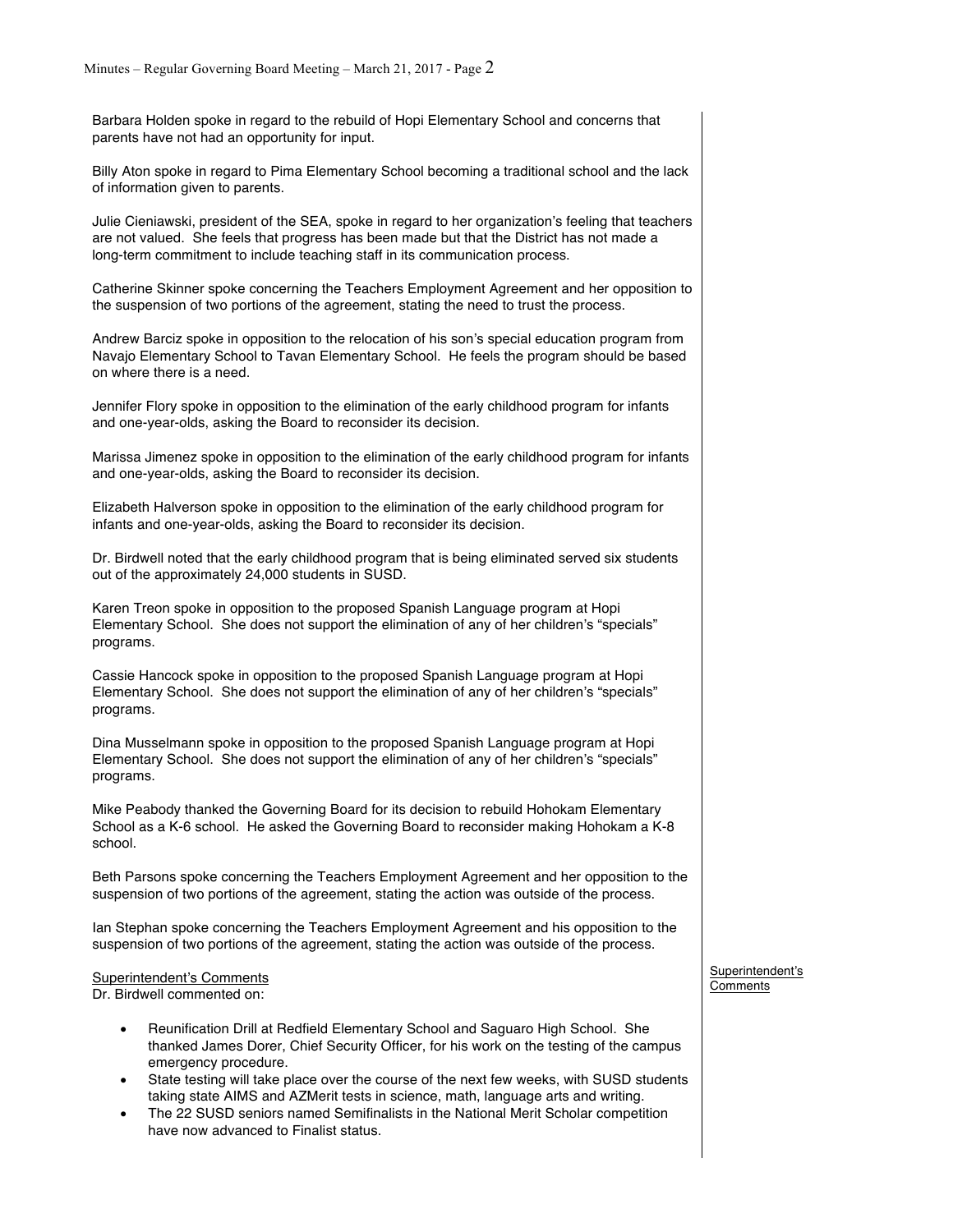• The All-City Awards Banquet was held on March 20, celebrating the academic and athletic achievement of 48 of the District's winter sports student athletes. There are the following upcoming District events: o The SUSD Fine Arts Festival - March 30, 31 and April 1 On March 31, Redfield Elementary School will host an information meeting for families of children who have already qualified to attend the new Pre-K Gifted Academy, opening at Redfield in August. o The District will host its first Gifted Learning Institute on April 6 at the MDA This is the budgeting season and it appears there will not be any additional funding from the State. Dr. Birdwell will be asking members of the Governing Board to work with her Cabinet on the District's budget. In order to be competitive with other districts and give increases in compensation to employees, it was necessary to do some type of budget reduction. • The District will now establish Department Chairs at the middle school and elementary school levels. The District has been without a Communications and Marketing Officer for over a month. That position has now been filled and the marketing of the District will resume. Consent Agenda A. Acceptance of Gifts - \$59,456.61 B. Accounts Payable Vouchers February 28, 2017 through March 1, 2017 C. Payroll Vouchers Processed from February 7, 2017 through February 23, 2017 D. Personnel Actions – 01/28/2017 through 02/24/2017 E. Approval of Minutes of February 9, 2017 Special Board Meeting/Study Session/Exec. Session F. Approval of Minutes of February 14, 2017 Regular Board Meeting G. Approval of Minutes of February 23, 2017 Special Board Meeting H. Approval of Minutes of March 2, 2017 Special Board Meeting I. Approval of Minutes of March 2, 2017 Special Board Meeting/Executive Session J. Overnight, Out-of-State, Foreign Trips K. Action of Hearing Officer's Recommendations L. Abolishment of Administrative Positions for 2017-2018 M. Approval and Issuance of Contracts to All Certified Employees N. Offer of Contracts to Certified Administrative Staff, Non-Certified Staff, and School Psychologists for 2017-2018 - **AMENDED** O. Revision of Governing Board Policies: Section L-Education Agency Relations P. Ratification of Approval of Annual Renewal of IGA with EVIT Carl Perkins for 2016-2017 SY Q. Approve the Issuance of RFP for Nutrition Services Point-of-Sale Software R. Approve the Award of RFP #17065, GPS Vehicle Tracking Services S. Approve the Award of RFP #17071, Routing and Fleet Maintenance Software T. Ratification of Procurement Item Approved by the Superintendent or Designees with Prior Board Authorization Mrs. Kirby moved to approve the Consent Agenda as amended. Mrs. Beckham seconded the motion. The motion was approved with a vote of  $5 - 0$ . Dr. Birdwell thanked the Governing Board for its approval of the Consent Agenda, which included Personnel Actions. She highlighted the following: • Introduced Erin Helm, the new Public Information and Marketing Officer • Commended retiring Chaparral High School principal Gayle Holland for her years of service and noted that Dr. Angela Chomokos, will be the new principal of Chaparral High School • Congratulated Arcadia High School principal Nathan Slater on his promotion to District Athletic Director • Introduced Kristopher Treat, the new Director of Secondary Curriculum and Instruction Information/Discussion Items Dr. Birdwell, before introducing Daniel O'Brien, CBOO, noted that at this stage of the process in the 2016 Bond Program, design comes to the District Office first. The design then goes to the Consent Agenda Motion #68 Approval of Consent Agenda as Amended Information/Discussion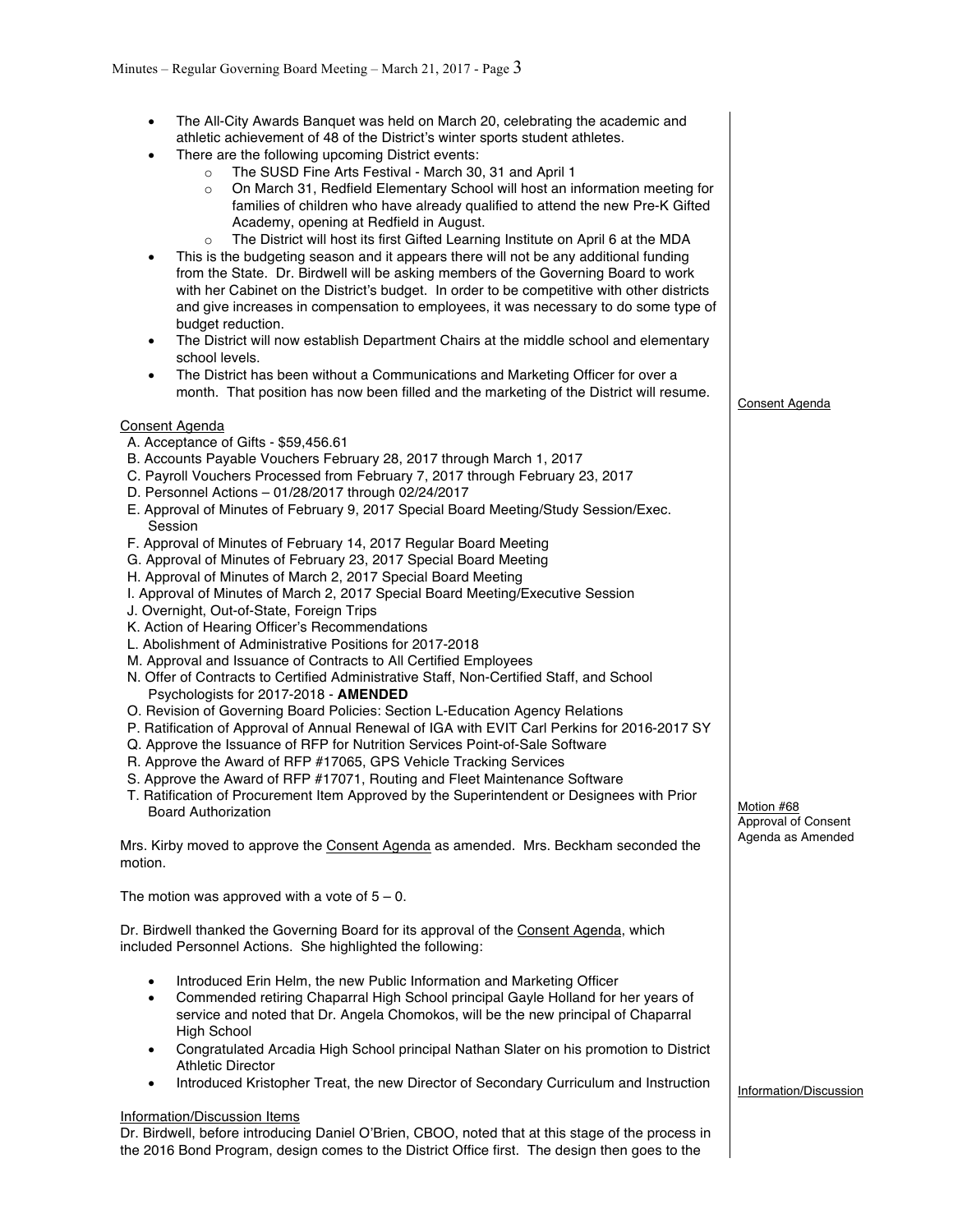principal of the school in question for input and then it goes to the community. At this time, the design for Hopi Elementary School is just about ready to go to the community.

Mr. O'Brien presented Information/Discussion Item VIII. A. Update on 2016 Bond Program. A PowerPoint was shown that gave an overview of progress thus far on:

- The rebuild of Hopi Elementary School, the first project for the program. Hunt Carroway is the architect on the project. The selection of the contractor is due March 28.
- Cheyenne Traditional School, which is not a total rebuild. The work at Cheyenne includes the addition of a gymnasium, a classroom wing and fire lanes. Work will be done on Cheyenne over the summer months. The architect is Orcutt Winslow.
- Football fields and tracks Chaparral, Coronado and Saguaro High schools. It is anticipated that the work will begin at the end of April/beginning of May and be a 2 to 2 ½-month process. The architect is Hunt Carroway. Saguaro and Coronado High schools will need to hold their graduation ceremonies off-campus, as its fields, where the ceremonies take place, are being fully replaced.

Discussion followed regarding the Request for Quote (RFQ) process, using the CM@R (construction manager at risk) method. Also discussed was the District taking the financial responsibility for securing the two alternate sites for Saguaro and Coronado's graduation ceremonies. Also discussed was the anticipated enrollment for Hopi Elementary School, which will determine the size of the new school. Dr. Birdwell stated that Hopi is a very complicated rebuild due to the size of the property, 11.5 acres. She stated that Cabinet will work closely with the Governing Board to ensure that enrollment is properly communicated to stakeholders.

Debbie Ybarra, Director of Early Childhood Learning, and Dr. Karen Benson, Executive Director of Instructional Services, presented Information/Discussion Item VIII. B. Preschool Adoption – Literacy Curriculum. A PowerPoint was shown, reviewing the Preschool Literacy Instructional Materials Adoption process. Discussion was had concerning the preschool program and how it benefits students. The program that is being recommended for adoption will enable teachers to share best practice ideas and will serve as a stepping-stone to kindergarten and beyond. The adoption will be an Action item on the April 25, 2017 Board Agenda.

## Action Items

Dr. Steve Nance, Assistant Superintendent for Educational Services, presented Action Item IX. A. Approval of the Rebuild of Pima Traditional School. It is recommended that Pima Elementary School open as Pima Traditional School K-5, as a new facility in August 2018; that Pima's boundaries stay the same; that a sister school be named for those parents who choose not to have their student attend a traditional school; and that parents and staff work with the principal to decide if uniforms will be required. A PowerPoint was shared reviewing the traditional instructional model. The Board discussed the math progression demonstrated in the PowerPoint. Also discussed was the rationale behind becoming a K-5 school rather than a K-8 school. Dr. Nance stated that staff has had ongoing conversations with parents, and the conclusion is that parents are happy with the choices available for middle school.

Mrs. Perleberg moved to approve the rebuild of Pima Traditional School K-5 with a goal of completion Fall of 2018. Mrs. Hartmann seconded the motion.

The motion was approved with a vote of  $5 - 0$ .

Dr. Pam Sitton, Assistant Superintendent for Personnel and Specialized Services, presented Action Item IX. B. Approval of Compensation Salary Package. A PowerPoint was shown, reviewing the proposed salary adjustments, as well as options for three additional teacher professional development days. A discussion ensued regarding the Meet & Confer process and communication between employee groups and administration. Dr. Birdwell stated that the District is taking a bold step by decreasing administrative costs to be able to put money back in the classroom. It is important the District be able to attract and retain both teachers and administrators.

Mrs. Perleberg moved to approve the compensation salary package for 2017-2018, as outlined by Dr. Sitton:

• Certified Step (2%) \$1,665,830

•Update on 2016 Bond Program

Preschool Adoption – Literacy Curriculum

Action Items

•Rebuild of Pima Traditional School

Motion #69 Approval of Rebuild of Pima Traditional School K-5

•Compensation Salary Package

Motion #70 Approval of Compensation Salary Package for 2017-2018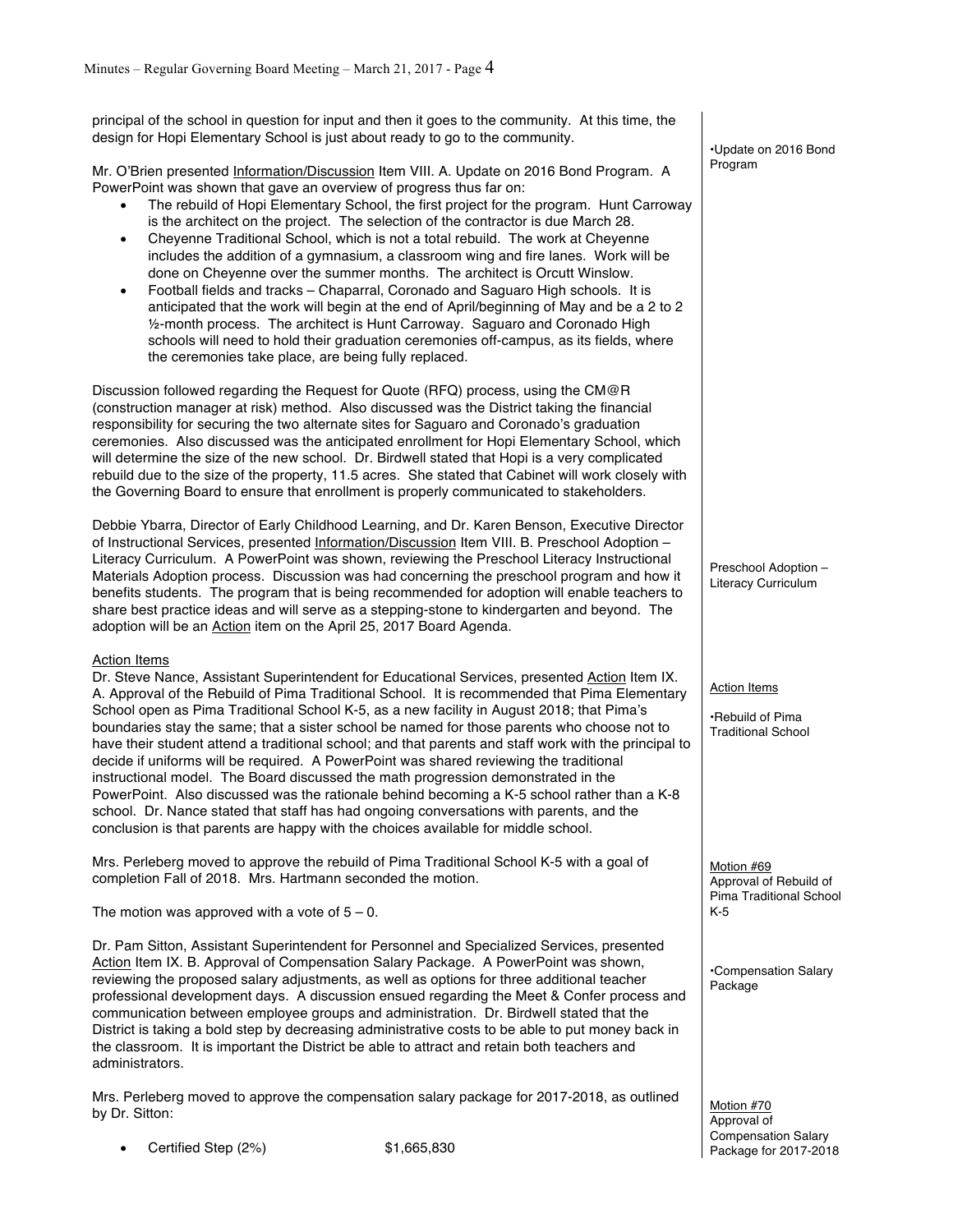| Horizontal<br>٠<br><b>Beginning Salary</b><br>$\bullet$<br>Classified 1%<br>$\bullet$<br>Support Exempt/Admin 1%<br>$\bullet$                                                                                                                                                                                                                                                                                                                                                                                                                                                                                                                                                                                                                                                                                                                                                                                                                                                                                                                                                                                               | \$341,000<br>\$160,000<br>\$297,189<br>\$67,106 |                                                                                      |
|-----------------------------------------------------------------------------------------------------------------------------------------------------------------------------------------------------------------------------------------------------------------------------------------------------------------------------------------------------------------------------------------------------------------------------------------------------------------------------------------------------------------------------------------------------------------------------------------------------------------------------------------------------------------------------------------------------------------------------------------------------------------------------------------------------------------------------------------------------------------------------------------------------------------------------------------------------------------------------------------------------------------------------------------------------------------------------------------------------------------------------|-------------------------------------------------|--------------------------------------------------------------------------------------|
| Total                                                                                                                                                                                                                                                                                                                                                                                                                                                                                                                                                                                                                                                                                                                                                                                                                                                                                                                                                                                                                                                                                                                       | \$2,531,125                                     |                                                                                      |
| Mrs. Hartmann seconded the motion.                                                                                                                                                                                                                                                                                                                                                                                                                                                                                                                                                                                                                                                                                                                                                                                                                                                                                                                                                                                                                                                                                          |                                                 |                                                                                      |
| The motion was approved with a vote of $5 - 0$ .                                                                                                                                                                                                                                                                                                                                                                                                                                                                                                                                                                                                                                                                                                                                                                                                                                                                                                                                                                                                                                                                            |                                                 |                                                                                      |
| Dr. Birdwell stated for the record that the District intends to have contracts out to teachers by<br>March 28. She also commended Dr. Sitton and Mr. O'Brien for their work.                                                                                                                                                                                                                                                                                                                                                                                                                                                                                                                                                                                                                                                                                                                                                                                                                                                                                                                                                |                                                 |                                                                                      |
| Dr. Birdwell presented Action Item IX. C. Approval of Adoption of Resolution Authorizing Intent to<br>Withdraw from Valley School Employee Benefits Trust (VSEBT). Dr. Birdwell noted that it was<br>recently brought to her attention that the District would incur an \$800,000 increase in the cost of<br>medical insurance. Further negotiation brought the increase down to \$300,000, and then \$0.<br>Other options were then researched. The District is under a contractual obligation to give<br>VSEBT 90 days' notice to terminate. With the Board's approval of this Resolution, it gives notice<br>to VSEBT that we will consider its proposal as well as two other providers, the caveat being it<br>must be with another trust (state procurement law). Without this Resolution, the District does not<br>have an option. The proposals will be presented to the Insurance Committee and its<br>recommendation will then be given to the Superintendent for presentation to the Governing<br>Board for its approval. The Insurance Committee could recommend renewing the District's<br>contract with VSEBT. |                                                 | •Adoption of Resolution<br>- Withdrawal from<br><b>VSEBT</b>                         |
| Mrs. Beckham moved to approve adopting the Resolution authorizing Scottsdale Unified District<br>to withdraw from Valley Schools Employee Benefits Trust, effective June 30, 2017. Mrs. Kravetz<br>seconded the motion.<br>The motion was approved with a vote of $5 - 0$ .                                                                                                                                                                                                                                                                                                                                                                                                                                                                                                                                                                                                                                                                                                                                                                                                                                                 |                                                 | Motion #71<br>Approval of Adoption of<br><b>Resolution Withdrawing</b><br>from VSEBT |
| <b>Future Items</b><br>There were no Future Items requested.                                                                                                                                                                                                                                                                                                                                                                                                                                                                                                                                                                                                                                                                                                                                                                                                                                                                                                                                                                                                                                                                |                                                 | <b>Future Items</b>                                                                  |
| Dates of Upcoming Meetings<br>Thursday, April 20, 2017 - 3:00 PM - Governing Board Study Session<br>Tuesday, April 25, 2017 - 5:00 PM - Regular Governing Board Meeting                                                                                                                                                                                                                                                                                                                                                                                                                                                                                                                                                                                                                                                                                                                                                                                                                                                                                                                                                     |                                                 | Dates of Upcoming<br><b>Meetings</b>                                                 |
| <b>Governing Board Reports</b><br>Mrs. Kravetz reported attending the Choral Exhibition at Chaparral High School on February 27,<br>stating that it was an excellent exhibition.                                                                                                                                                                                                                                                                                                                                                                                                                                                                                                                                                                                                                                                                                                                                                                                                                                                                                                                                            |                                                 | Governing Board<br>Reports                                                           |
| Mrs. Perleberg reported that she and Mrs. Kravetz attended the SUSD Adapted PE Staff Special<br>Kids Field Day at Mountain View Park on February 22, stating it was a wonderful event.                                                                                                                                                                                                                                                                                                                                                                                                                                                                                                                                                                                                                                                                                                                                                                                                                                                                                                                                      |                                                 |                                                                                      |
| At 8:35 PM, Mrs. Kirby moved to adjourn the meeting. Mrs. Beckham seconded the motion.                                                                                                                                                                                                                                                                                                                                                                                                                                                                                                                                                                                                                                                                                                                                                                                                                                                                                                                                                                                                                                      |                                                 | Motion #72                                                                           |
| The motion was approved with a vote of $5 - 0$ .                                                                                                                                                                                                                                                                                                                                                                                                                                                                                                                                                                                                                                                                                                                                                                                                                                                                                                                                                                                                                                                                            |                                                 | Adjournment                                                                          |
| Dated this 21 <sup>st</sup> day of March 2017                                                                                                                                                                                                                                                                                                                                                                                                                                                                                                                                                                                                                                                                                                                                                                                                                                                                                                                                                                                                                                                                               |                                                 |                                                                                      |
| The Governing Board of the Scottsdale Unified School District #48                                                                                                                                                                                                                                                                                                                                                                                                                                                                                                                                                                                                                                                                                                                                                                                                                                                                                                                                                                                                                                                           |                                                 |                                                                                      |
|                                                                                                                                                                                                                                                                                                                                                                                                                                                                                                                                                                                                                                                                                                                                                                                                                                                                                                                                                                                                                                                                                                                             |                                                 |                                                                                      |
| Barbara Perleberg, President                                                                                                                                                                                                                                                                                                                                                                                                                                                                                                                                                                                                                                                                                                                                                                                                                                                                                                                                                                                                                                                                                                | Pam Kirby, Vice President                       |                                                                                      |